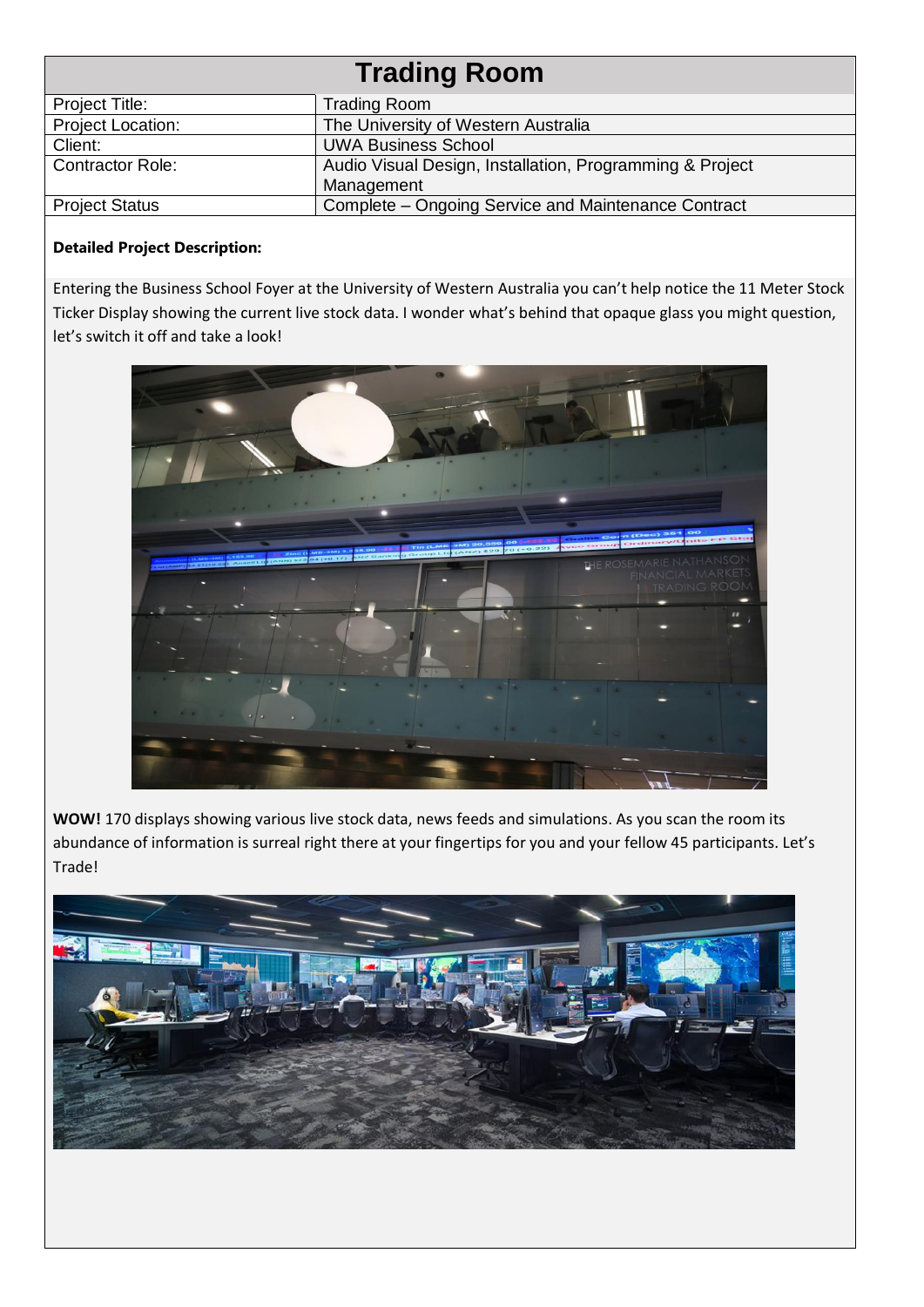The facility gives students access to over 400 global markets and more than four million gigabytes of historical market data, from exchanges such as the ASX, NYSE, LSE and the CME, and covering over 35 million financial instruments from stocks, bonds, currencies, commodities and derivatives.

Technology - So what's behind this 170 display monster with its incredible attention to detail?

Six video walls, nine live news feed displays, 84" Interactive Surface hub, 84" confidence monitor, thirty monitors on pods that raise automatically, 50 financial terminals with dual desk displays and twelve control room displays. Step outside and twelve stretched panels producing a ticker canvas of 23040 x 540 displaying live stock data via an enterprise signage solution.

Content is delivered via an IP fibre streaming network which is integrated as part of the client network. Low latency encoders deliver media streams to the majority of the displays which include live stock data, news feeds and simulation content, 15 streams in total.

A simple intuitive interface provides complete control of the environment including displays lifts, lighting, room audio and content display.

From the initial concept in 2015 to its official launch in September 2017 3D Audio Visual, designed prototyped and integrated the UWA Trading Floor solution, working with the client, architect and builder to provide a true worldclass trading environment for the UWA Business School .

Through the technological innovation and aesthetics of AV in the **Trading Room**, both **3D Audio Visual Pty Ltd** and **UWA** have recently won the prestigious award for best projects for 2017 within our industry across Integrators, Consultants and End Users.

The winning projects have to be considered world class in any sector (including corporate, government, education, defence, healthcare and network operations) completed in Australia and/or New Zealand in 2017 by AVT Partners.